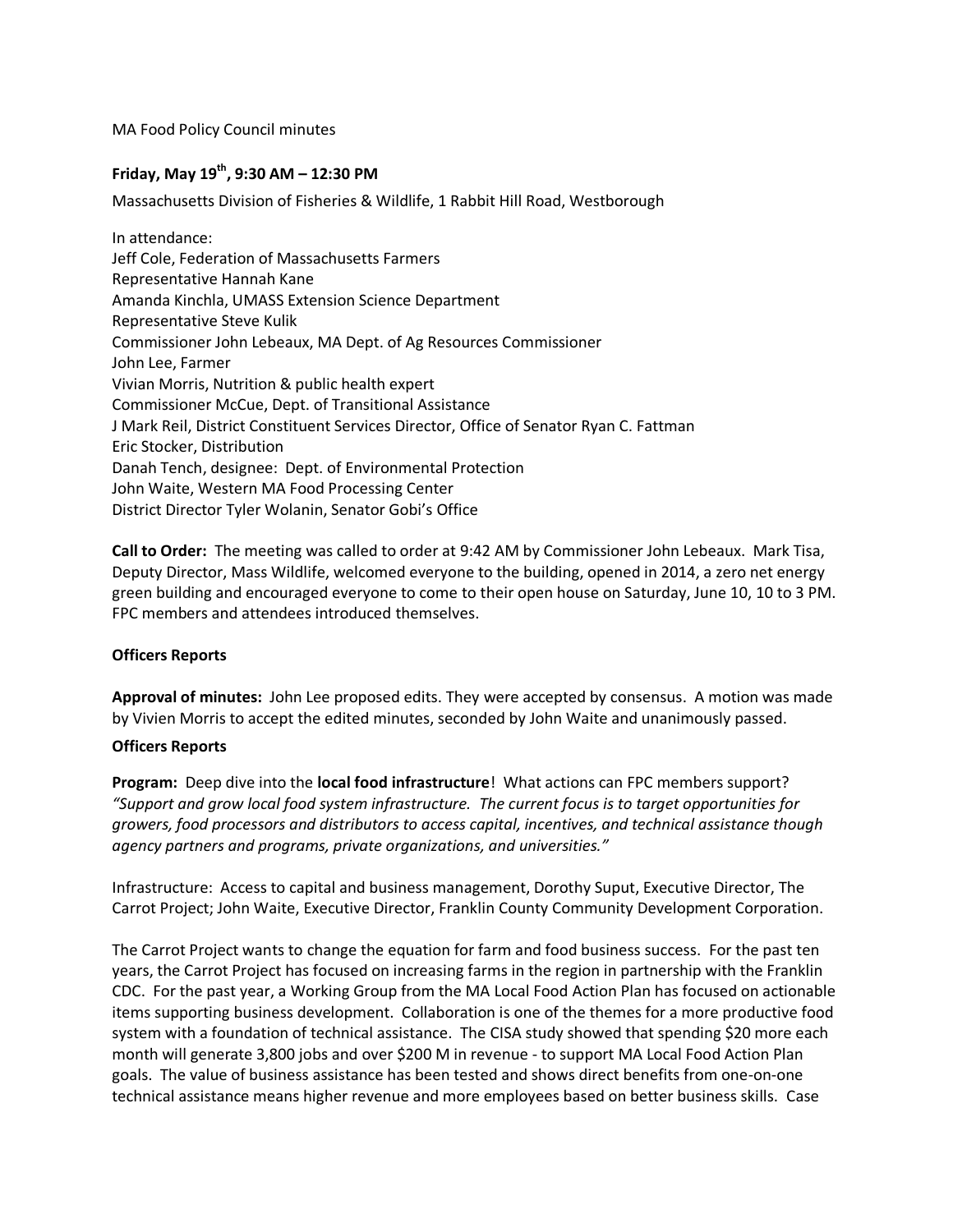Study, Skinny Dip Farm, had strong results from business technical assistance through the Carrot Project to access capital for a cooler and greenhouse for season extension. They are now helping mentor other farms. USDA Measuring Profitability and Success program helped demonstrate their success based on a strong financial management system and financial decisions.

John Waite is part of this Working Group. Two examples of food businesses that were successful as a result of this program include Kitchen Garden Farm, who grew from 2 acres to 50 acres. The businesses that ask for technical assistance are able to grow faster and more steadily and keep an eye on the bottom line. They grow produce as well as make a value-added product, Sriracha. They starting selling at farmers markets and are now focused just on wholesale business. Real Pickles is a food business that purchases over 100,000 pounds of organic produce that is processed into pickles and a line of ten naturally fermented products. They started in the Western MA Food Processing Center and moved out to owning their own business. The Pioneer Valley Investment Fund, a community investment fund, for loans to farm and food businesses. Partners include lenders and technical assistance providers and have raised \$800,000 to loan out for support including technical assistance. Sutter Meats is a butcher in Northampton that has also used the funds to grow their business, including technical assistance. This program could be expanded throughout the state. Perhaps the MA Food Trust could be a partner. The MA Food Ventures Program has been critical for infrastructure development, all used better with prior technical assistance.

From the grower/food processor perspective, it's a checkerboard in terms of access to services. For example, there is funding from one source that can be used in only one country. How can the FPC help with one-on-one technical assistance? The FPC can:

Support and increase to \$1.5 M for MGCC's Small Business Development Grant Program. Support the MA Food Trust as a source for one-on-one technical assistance. Collaborate across state agencies and jurisdictions to support MA farm and food businesses. Connect with the Blueprint for a Sustainable Business Assistance Network.

The MA Food Trust has \$1M in the budget and there is a request for an additional \$100,000 for administration, now housed at EOHED. Contact Senator Donahue to request provide support for the legislation. It can also be used for technical assistance.

Question: Is everyone who receives funds from the investment fund required to get technical assistance? A: No, however 8 out of 10 who ask for loans are encouraged to get technical assistance. Most of these businesses don't have funds to hire a consultant. Most loans are in the range of \$25- 75,000 and TA is not a significant amount of money per business. Comment from FPC members: small farmers need TA to remain viable in these changing times.

Question: Are most of these projects west of Worcester? No, the programs are across the state and a handful of businesses are in Boston. There are expectations to branch out. Part of the answer depends on where the funding comes from. And more people are getting involved through urban farming in Lowell and Lawrence for example. There are also other programs that offer technical assistance for example from MDAR through the Farm Viability program, MEGA for beginning farmers and separate stand alone business training programs. These programs in general are faring well in the budget. MDAR programs require matching farms which were in some cases were provided by the Carrot Project, as well as bridge loans, which shows the importance of the collaboration.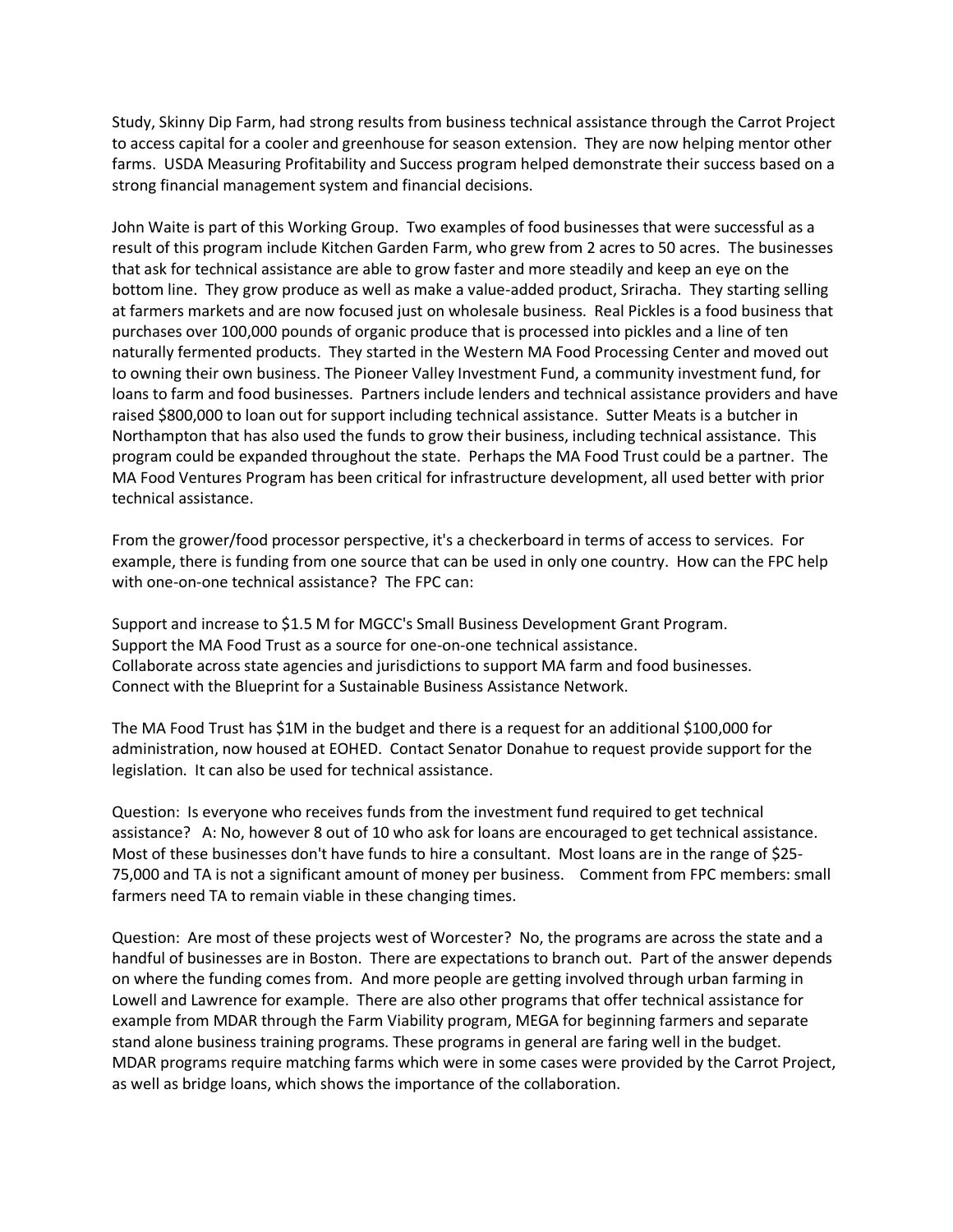Question: How is outreach accomplished? The Carrot Project outreach is through word of mouth and through partner organizations and their networks. The Carrot Project has partner organizations throughout the state. The Northeast part of the state could be stronger in terms of partnerships. On the other hand, business is turned away when the Carrot Project is at capacity. Comment from Audience: There is a gap in TA and additional support/effort is needed to engage lowincome, minority, and people of color with these services.

Question: Is your pool representing the best opportunity, or is it based on partner organizations? The people The Carrot Project works with are predisposed to business training. A company had a FSA \$50,000 microloan, and realized they needed better business planning.

Question: How do you democratize the resources? There is a gap between the level of technical assistance and where business owners are in some cases cannot navigate how to apply. Farmers of color may have difficulty accessing technical assistance. In the Working Group, more diversity could be helpful. Answer: Training in Boston showed that understanding basic financial management was important and a program was developed with more flexible funding. There were still participants that needed even greater support.

The Collaborative Workspace Program and other finance products, Sean Calnan, Senior Vice President, Pre Development and Finance, MassDevelopment. The program is known for financing through bonds, grants, loans and guarantees and tax credits for institutional customers but can work with many entities. For example, there are twice as many people working at Fort Devens than when it was in full service as a result of MassDevelopment. Jacqueline's Gourmet Cookies and Fancy Pants cookies is an example of a value added business that received a loan. DAHlicious was supported and sells domestically and internationally. Little Leaf Farms is also a recipient of the program. The Gloucester and South Coast revolving loan funds provide support to the fisheries industry. Breweries include Notch and Tree House. Brownfields Redevelopment projects are also eligible, including the Wellspring Collaborative. Predevelopment finance is a one-to-one match. Pine Hill Orchards was supported after a fire. The River Valley Market Cooperative received funding as well as the Livestock Institute in southeastern MA. The old Creamery Cooperative, Atkins Farms Country Market, the Greater Boston Food Bank and the Seafood Revolving Loan Fund were also recipients of MassDevelopment Programs. TDI focuses on 10 districts within the Gateway Cities, for targeted investments for a local collaborative partnership that engages the community for community involvement in a small walkable radius of space to leverage substantial catalyst effect over three years. The long-term goal is for self sustaining efforts. In Springfield for example, the goal is to create a vibrant downtown neighborhood including farmers markets, a food truck ordinance using locally grown produce, outdoor carts and a possible food hub.

A new initiative is "A Collaborative Workspace Program," based on two separate capital authorizations, to grow innovation assets and regional job growth. A new funding round was just announced including partnership with the Barr Foundation. Fit-out Grants are up to \$250,000 with a 1:1 match for labor and materials for building improvements and the purchase of equipment. Seed grants are also available up to \$25,000 for predevelopment costs, feasibility analyses and design work. Community kitchens are often part of these spaces. Stockpot Malden and Commonwealth Kitchen are examples of a maker space. The Western MA Food Processing Center, in conjunction with Greylocks Works submitted an application. Other food related projects include UTEC, Commercial Kitchen Coop of Cape Cod, Shire City Sanctuary with a vegan kitchen and Gateway City Arts in Holyoke. Several state funds are administered, and continued support is appreciated. For farmers a PACE program for energy efficiency projects is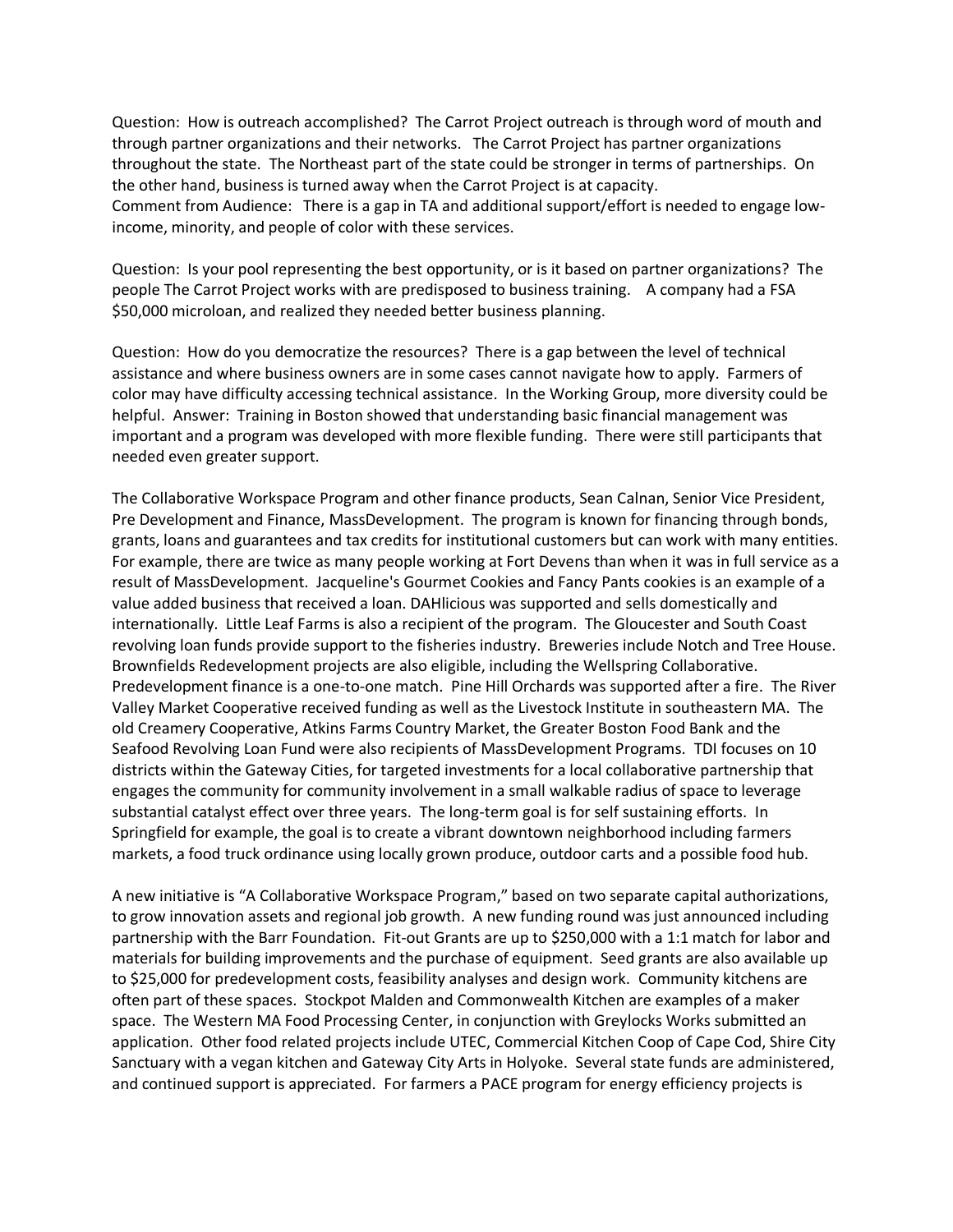being rolled out. The program can assist with anaerobic digester programs through a tax exempt bond programs.

Representative Kulik and Representative Kane expressed thanks for the very broad portfolio including investments in each of their districts.

Infrastructure: Product development and support for value-added food and ag businesses, Amanda Kinchla, Extension Specialist, Food Science Department, UMASS Amherst

Food safety regulation and training is broad and includes many certifications as requirements. To develop new food products, they need to be good, make business sense and be made safely. Previous food contaminations set the stage for more regulation. Different foods present different food safety risks, and have their own regulations. Any food that didn't have a regulation now has to have a food safety plan under FSMA. Manufacturing a value-added food product is complicated. UMASS is trying to address this by creating outreach to be sure food businesses are aware of what's required. Food Safety trainings that are required are offered in MA. Entrepreneurs need to be exposed to thinking about food safety earlier, right from the concept development through to the end. A newly developed short-course focuses on entrepreneurs considering product development and food safety and reducing risk as a component throughout, as well as getting the product to scale. Program evaluations show that food safety practices increase after taking this type of class. Plans include an on-line module, for an alternative forum. Current projects include a class on shelf-stable acidified foods, Chapter 21 CFR for acidified foods (ph below 4.6). To expand local food production, programs to support growers for 12 products following a certified process gives growers more flexibility and opportunity for economic viability. For example, blueberry jams which needs to comply with a "Standard of Identity". Another project focuses on reducing fat and salt from meat based recipes with mushrooms at UMASS Amherst in the dining services. With a formula of 55% beef and 45% mushrooms, consumers actually prefer it and it has less fat and salt, extends the protein and costs less per pound. This work supports using local meat which can be more expensive, but made more affordable by incorporating mushrooms. Amanda is the only food safety Extension at UMASS however efforts are amplified through the Northeast Center to Advance Food Safety with a focus on underserved audiences including small and medium food processors to better serve them to decrease food safety risks and improve business viability.

Farm infrastructure in relation to compliance with the Produce Safety Rule (FSMA), Michael Botelho, MDAR Program Director, Produce Safety, Market Access and Certification

The Produce Safety Rule under FSMA will have important implications for growers, set to roll out 1.1.2018. MDAR seeks statutory authority of it, in MA, under the Commonwealth Quality Program. This program currently supports 150 farms from small to large. The Rule is the first time the produce space will have inspections/audits. MA is working to have a one size fits all program. Whole Foods has identified risk commodities in MA including leafy greens, green onions and cantaloupe to require growers to have at least \$5 M in liability insurance. MDAR is the lead agency on this project and in partnership with FDA, designed this program including statutory authority under state law for on-farm inspections. There is a lot of outdated farm infrastructure, especially in the packing houses. MDAR has a continuum of support - education first, technical assistance, grant funds relating to technical assistance, and then regulation. MDAR supports all farmers, independent of size. FDA wants to focus on farms with sales over \$500M. There is a constriction of sales at farmers markets, with a stronger focus on wholesale. MA growers both grow and process, altering the produce from its raw state, such a peeling butternut squash. So MA farms may be subject to both rules. The program offers a good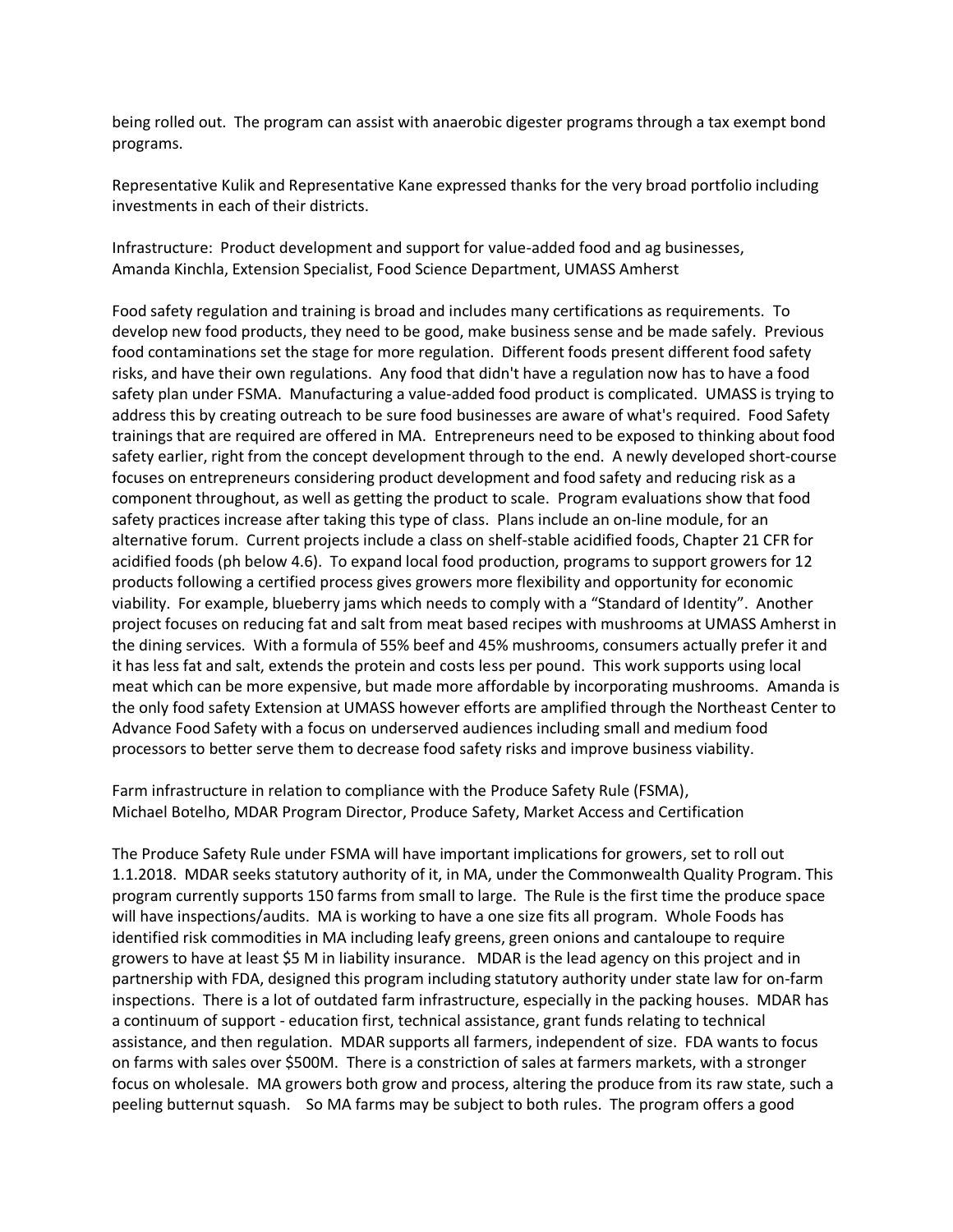opportunity for MA Growers to promote modernization that will make them more competitive overall and sustain existing acreage. The average age of the farmer continues to grow older, which could translate to losing acreage. Prioritization is important when providing technical assistance. Farmers know exactly what they need. There is a strong collaboration of regulators and educators working on these topics. The MDAR program, which received a \$3.5 M grant over 5 years, is adding five inspectors to the team. Comment: There are tremendous economic impacts, since the program is expensive to implement and maintain.

Question: When does rinsing become washing? Answer: The Rule doesn't indicate that you have to wash produce, but typically it's done to enhance the appearance and increase shelf stability.

EPA-funded energy, toxics, and waste reduction workshops for the MA food and beverage industry, Madeline Snow, Lowell Center for Sustainable Production, University of Massachusetts Lowell; Technical assistance resources and incentive programs for food processors, Dwayne Breger, Ph.D, Director, UMass Clean Energy Extension, UMass Amherst

Sustainability in the food sector is more than just farm to table and local sourcing. Waste, water and the use of toxic cleaning and sanitizing materials and energy are important for food and farm businesses of all sizes. EPA was interested in this topic since they are using lots of water and energy and are working hard for business sustainability. The cheapest safest energy is the energy you don't use. There are existing programs and infrastructure to provide support, incentives, rebates for a lot of the equipment required. There is a checkerboard of assistance available. Everyone should know about the energy rebates and do it early - even if a client is thinking about a new piece of equipment, it could be subsidized and a match up for grant resources which often doesn't happen. Utility incentives are out there. There have been four workshops with food processing participation with excellent peer to peer learning. The future of sustainability is assisting in the branding of products and farms. Sustainability isn't something weird out there; it is being more and more integrated into the business culture. Ocean Spray talked about sustainability with an emphasis that they're all growers.

Dwyane Breger is working on the same pollution prevention grant from EPA with a focus on energy efficiently. The UMASS Clean Energy Extension (CEE) is two years old and housed in the Center for Food Agriculture and the Environment, with a focus on applied research in the energy space. They have partnered with UMASS Lowell to support EPA-funded programs, which serves the entire food chain. Energy assessments are offered with actionable items, as identified by engineers. Outcomes include reduction of operating, maintenance costs and emissions. The Industrial Assessment Center, Mass Save and Clean Energy Extension are the main programs. Decision support can be offered. They would like to encourage more participants in the workshops. Lauren Mattison, laurenm@umass.edu is the main contact businesses to access these programs.

Question: Are you working with craft breweries? Answer: They haven't been very receptive but efforts are continued to get them engaged, as well as distilleries such as Element in Millers Falls.

**Old Business**: White Paper Food Waste: DEP made some friendly suggestions that affect DPH's operation. DPH is taking them under review and will report back if they agree. A motion was made by Representative Kulik to accept the draft White Paper most recent draft, and allow Commissioner to coordinate with DPH and DEP with their relevant topics. The motion was seconded by John Lee and unanimously passed.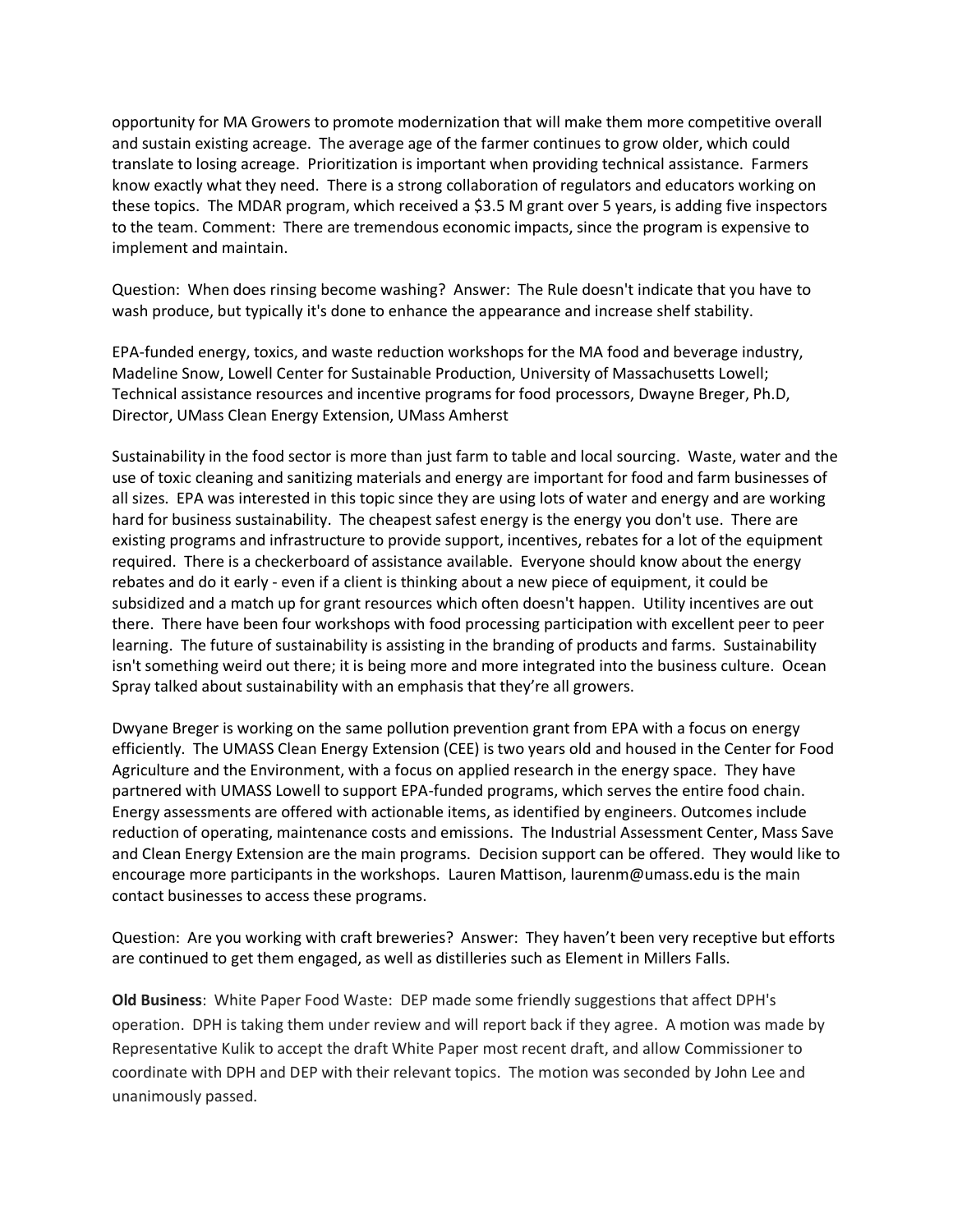**New Business:** MA Food Collaborative Update, Winton Pitcoff, Executive Director. The first big project was tension around farming and local health regulations. A mediator was hired to work with this group and Farm Bureau, a multistep process on what can be a mutually agreeable way forward. The final report came out in January on the Collaborative website, including legislative recommendations that require local BOH's to presentative Kulik. Other recommendations include developing model regulations, and developing a resource pool for BOHs to deal with sticky issues, as well as a recommendation for a circuit rider, according to the MA Local Food Action Plan. There are about a dozen related bills which the Collaborative is analyzing, with hopes to pull together a group to pull out the best of all of them. Farm to School is a focus of the Collaborative with a focus on national legislation that might inform Massachusetts. It's not just about procurement, but also school gardens and curriculum (bring home economics back to the classroom). The Collaborative is also working on HIP with a budget amendment to help reach the match that's required from the state for the grant. A bill filed by Representative Mark that would set HIP in statute. This program should exist after the grant. There about 70 bills this session that is related to the Plan. The Collaborative is working to file testimony to understand how the legislation fits into the larger food context, from an educational perspective.

Operationally, the Collaborative is planning a Food System Summit, to review what's happened two years after the Plan. And to revive what came out of that - connecting policy and practice and the FPC. The Plan has a dispersed implementation. The \$1M Food Trust was a key recommendation of the Plan. Thanks to Commissioner Lebeaux, there will be a land commission to look at the land issues that came out of the Plan, especially those related to state owned land. Vivien Morris is on the steering committee, providing a good connection with the FPC to the Collaborative. And a new communications staff has been officially added.

Comment: The circuit rider position should provide technical assistance to both BOH and growers. The position could be located at an agency or UMASS.

## **Announcements**

Jack Wiggin, Director, Urban Harbors Institute, University of Massachusetts, Boston; The Seaport Economic Council grant granted an award to grow the local seafood economy and develop a conference. The goal is to bring the same type of thinking discussed today to the seafood community, profiling the entire value chain and identify institutional strategies and investments to grow those businesses and take advantage of the UMASS system to collaborate in business sustainability. There will be a conference in Gloucester in July. Legislation has been filed to add a seat for fisheries on the MA FPC and it's important to stay on top of that.

**Friday, July 21, 2017** 9:30 AM – 12:30 PM - Focus on MA Local Food Action Plan and public health issues, CMRPC's Worcester Union Train Station

**September, 15, 2017** 9:30 AM – 12:30 PM - Tower Hill Botanical Garden, Boylston

## **Public Comment**